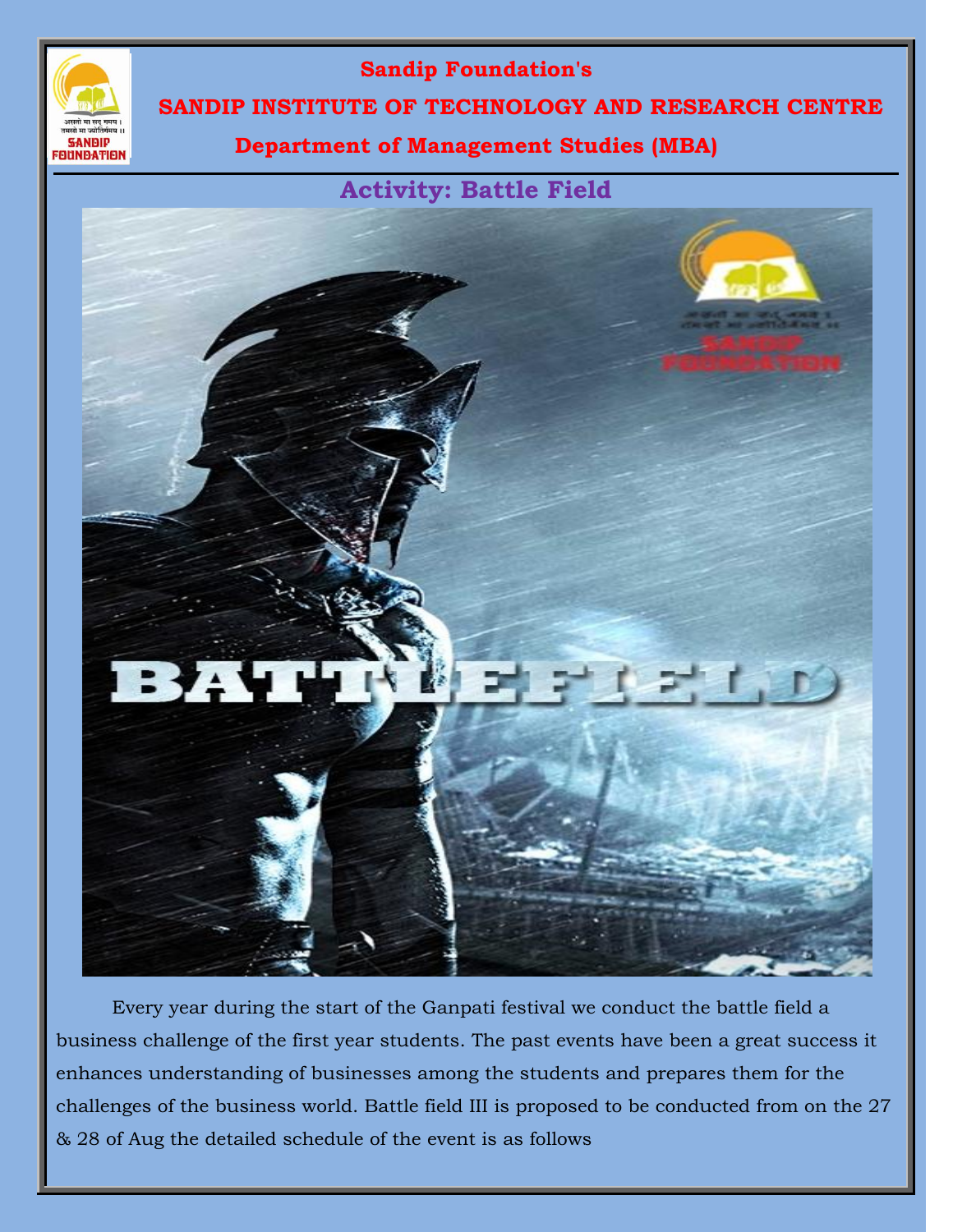| Day       | <b>Date</b>  | <b>Schedule</b>                          |
|-----------|--------------|------------------------------------------|
| Tuesday   | 19-Aug-14    | Interview                                |
| Wednesday | $20$ -Aug-14 | Selection                                |
| Thursday  | $21$ -Aug-14 | Group finalization                       |
| Monday    | $25$ -Aug-14 | Business plan preparation -<br>$day - 1$ |
| Tuesday   | $26$ -Aug-14 | Preparation day - 1                      |
| Wednesday | $27$ -Aug-14 | Battle Field Day - 1                     |
| Thursday  | 28-Aug-14    | Battle Field Day - 2                     |



## **Battle Field**

Battle Field is an activity which is conducted, by the students, for the students and of the students under the mission of SAMS club, it's an activity where students get involved and participate in a two day business execution competition on field. the businesses are a pure imaginative of students and every student is given complete freedom to explore their inner potential, and be creative, based on the results and in detail SWOT of every student each student is further groomed on their SWOT for the duration of the entire MBA course.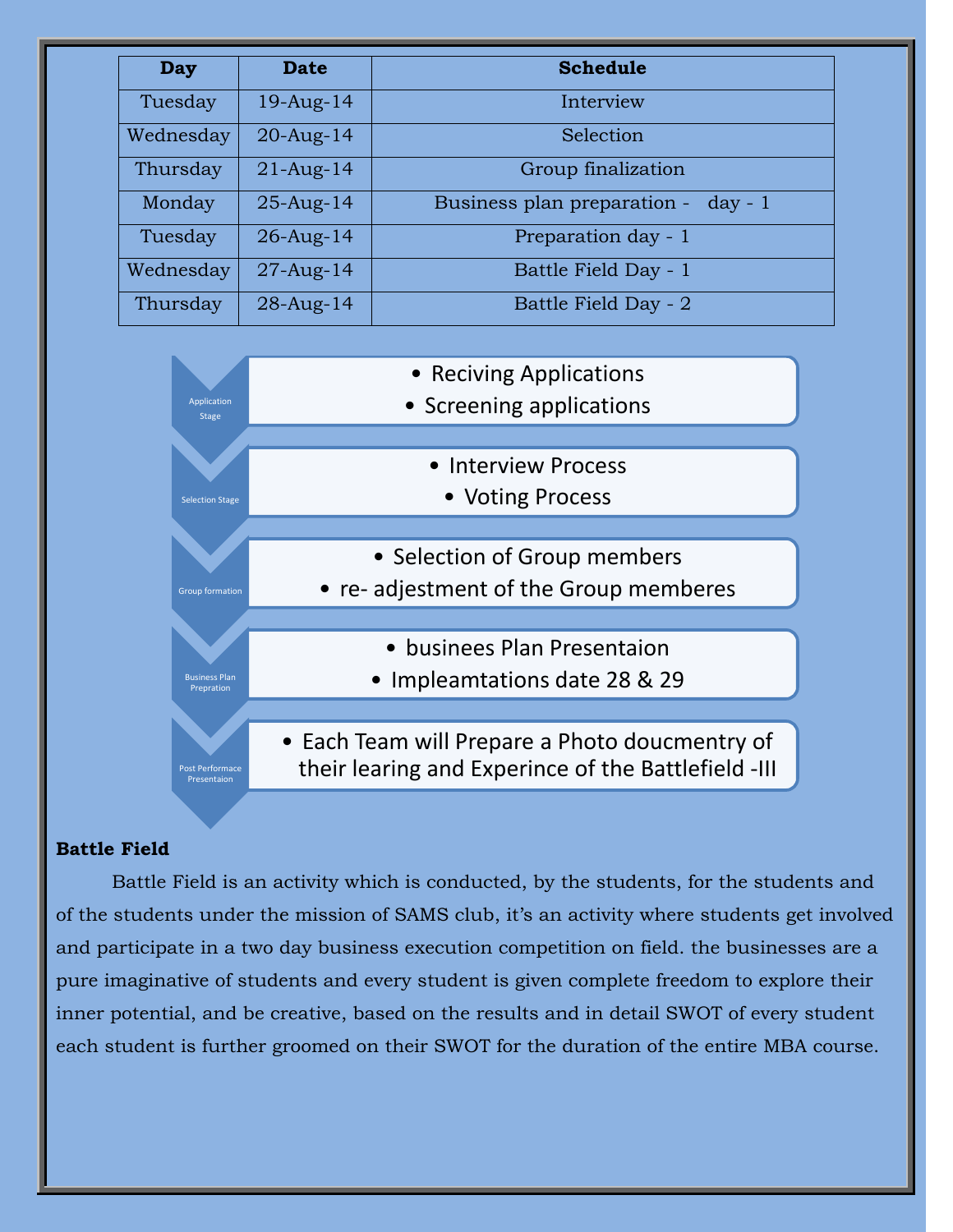#### **What is battle field?**

Battle field is an on field training exercise for students, where students are divided in groups and each group consists of a team leader, each team has to come up with a business plan and that plan has to be executed on the real turf, the best executed plan and strategy wins the business war.

#### **How the battle Field activity is executed?**

Battle field activity is executed in various phases which are as follows

**Phase one :-** Selection of group leader process, this process has three rounds in it Round one :- Reviewing leadership applications given by students, and short listing them on the basis of one minute speech by the candidate and quality of the application Round Two :- short listed candidates are divided in groups and go through group discussion stage

Round three:- The candidates in round three face a panel of experts for a personal interview, on the basis of their interview group leaders are selected

**Phase Two:-** Each group leader selects his team members, prepares a business plan

**Phase Three:**- every team presents their business plan to their respective mentors. **Phase four:-** execution of business plan in market.

### **Online Strategy**

- 1) launch of Facebook Page
- 2) uploading Battle Field Video and pictures
- 3) #contest for the best business idea
- 4)live coverage of the event
- 5) expert speak sessions
- 6) Post event pictures
- 7) Team experience
- 8) Declaration of results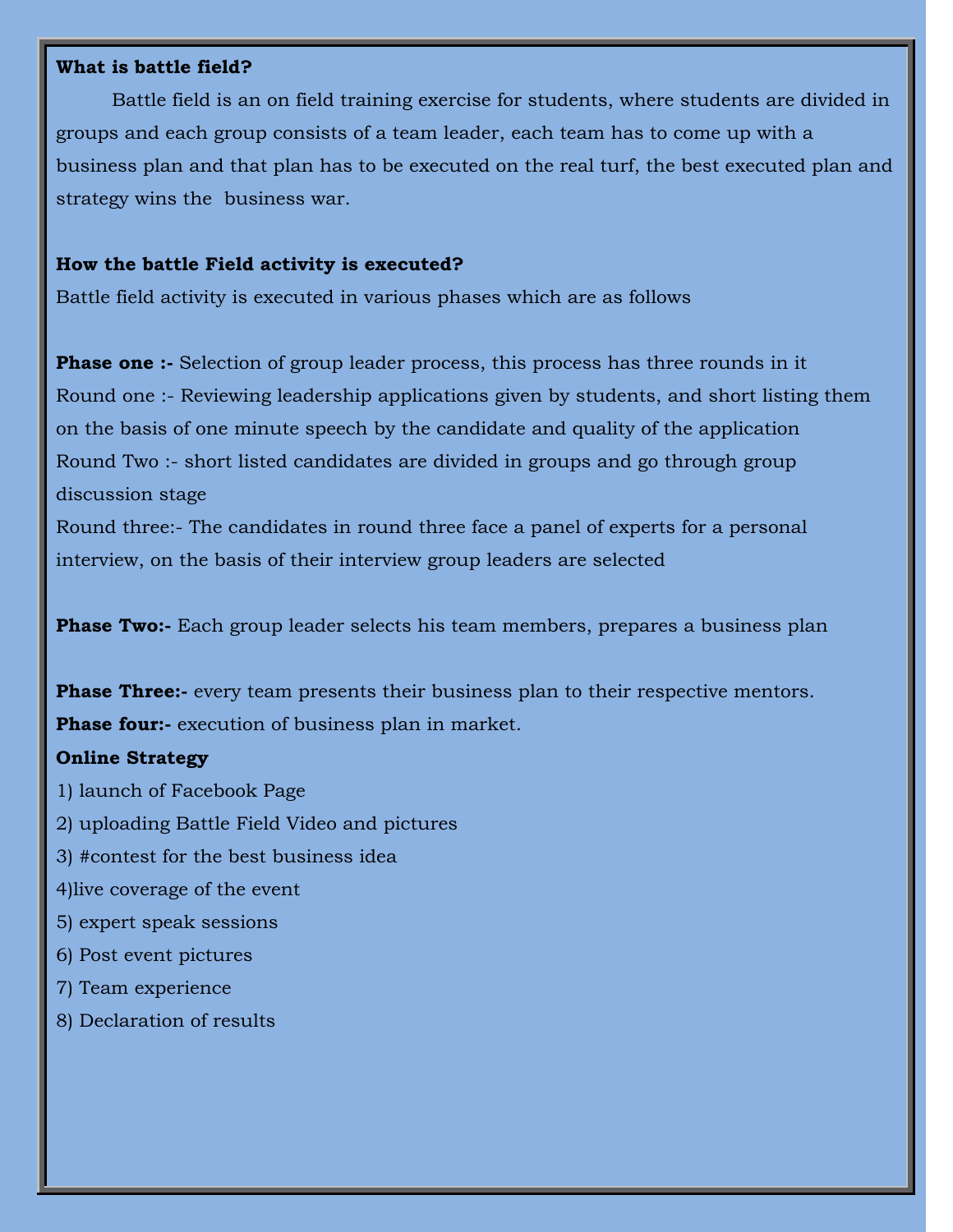### **Suggested Mentors**

Smart Junkies :- Amrita Panda Lakshya:- Sayali Youth Business Club;- Gazi/Aakash Supper 10:- Nikhil Dreams Unlimited :- Aarti/Nidhi Sensex:- Amit Jha Jitendra Chocolate wala group :- Ankit/Zarine.

### **Battle field leadership Identification process Chart**

**Application Process** – the First stage of the battle field was a grand success we received a total 32 application were received

Step 2- Date – 19- Aug -14 time 1500 Location MBA I class room

Panel of Judges – Prof - Shuchi Gautam ,Prof – Tushar Savale, Prof – Probhodan Patil,

Prof. Hemant Wanjare

Stage one – Presentation – the applicants were asked 2 two questions

- 1) What are the qualities do you think you have that make you a leader
- 2) How will you lead you team

The Students were asked to make a presentations in the class based on these questions 29 students made presentation. The judges selected 15 candidates for the next round

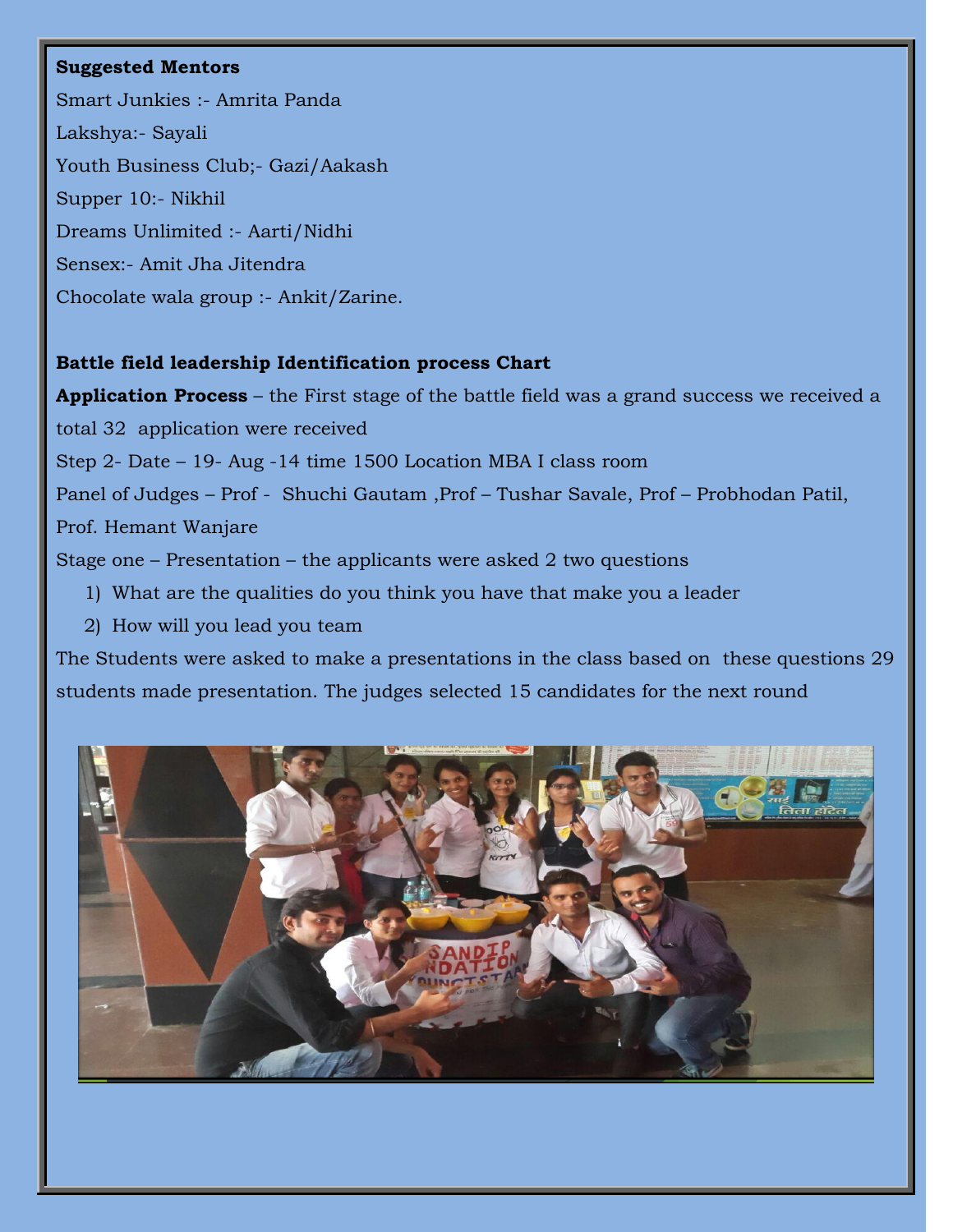